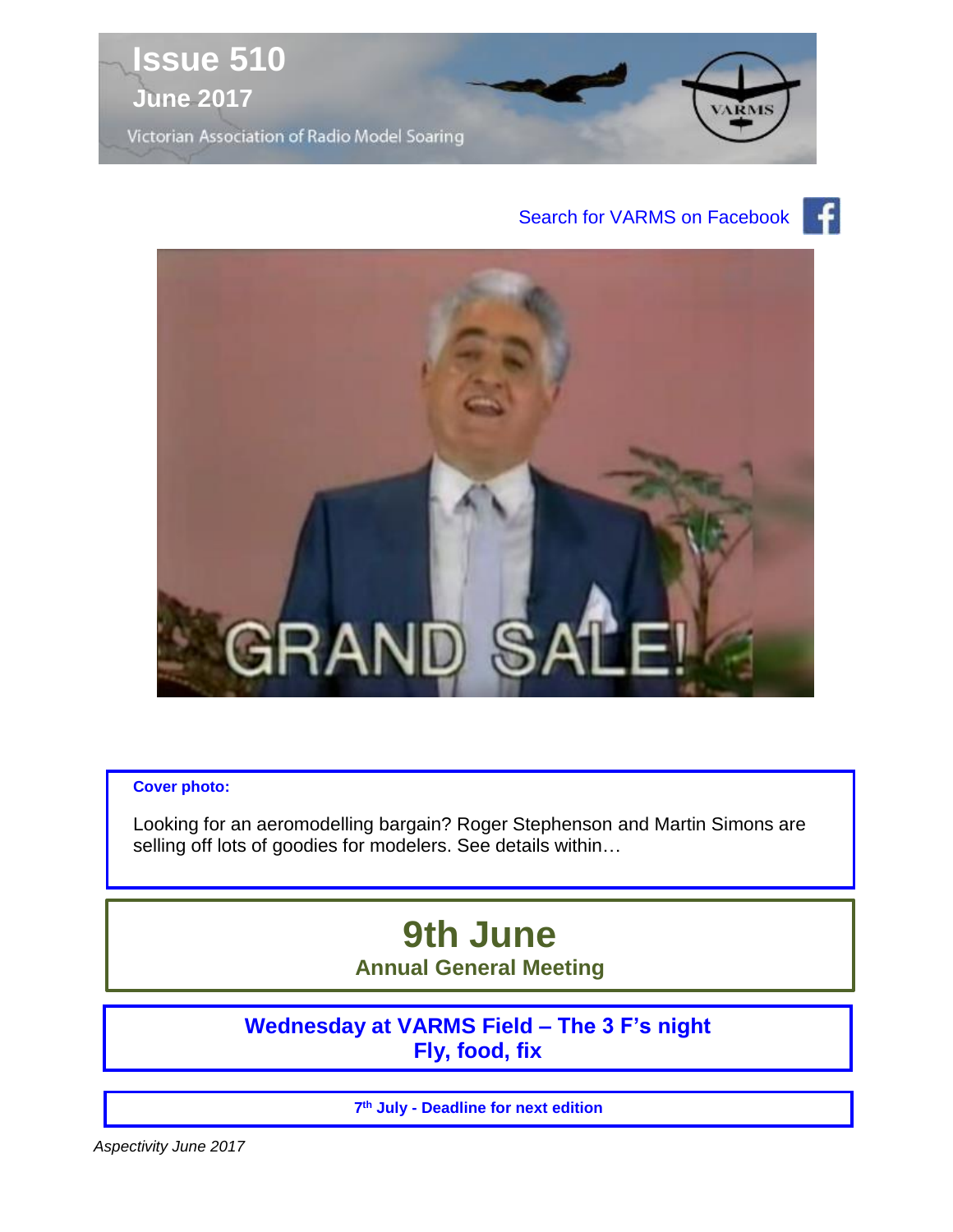## **President's report Collyer Accord Collyer**

Greetings all. Im going to start this a little different, with an update on my health. I had my prostate out for my 70<sup>th</sup> birthday last September. That didn't fix everything as my

PSA kept doubling every 5 weeks. The Oncologist put me on a trial program 3 months ago to attack the Ca aggressively. I have just had a PSA count of zero, so that's looking good for the present. And to top that off I now have a bionic hip, I just need to learn how to drive it now,,, cupla weeks on crutches and I won't know myself.

OK.Election night is coming up, so a few things about that. Firstly, Lew Rodman has stood down as Secretary. Lew has done a great job, and it will be sad to see him go, although he is still going to do the garments. Thanks Lew. John Cott has found the Treasurer's job a bit much, and has some health issues, so it's also sad to see him go. Luckily Ross Armstrong has stepped up, so that position should be covered. Another change is Max Haysom has stepped down from the Vice Presidents position, leaving that position open for someone to step up to the President's position. Max will stay on as Site Liaison, a position he is very good at. The Council have talked about having a succession plan, these are the first steps. The Committee is always looking for new people, so don't be afraid to put your hand up.

What else is news? The Wednesday night group are going to build some small Blaniks, about 2mts span, balsa over foam wing balsa fuselage and tail feathers. They should be towable with anything from a Fun-Cub to the big Cubs, perfect for the slope, winchable, really quite like an Aileron Prelude. Let us know if you are interested.

Well I don't know about you, but I'm ready for spring. That's all from me. See you all at the AGM.

Glider prize and a free membership giveaway



The Victorian section of the above Association now meets at the VARMS Clubroom on the 4th Thursday in every month, except December when there is no meeting. Starting time is around 8.00 pm. Supper is provided and friendly discussion follows. Attendance fee \$3.00 to cover costs.

The meeting takes the form of a "show and tell" with members, and others, bringing along their projects to present to the gathering. Also there may be discussion on technical matters related to electric models. There is normally a lot of experience amongst those present, so it is a good time to sort out any problems. Max Haysom 9801 3899

> Please send articles & photos for publication to **editor@VARMS.org.au**

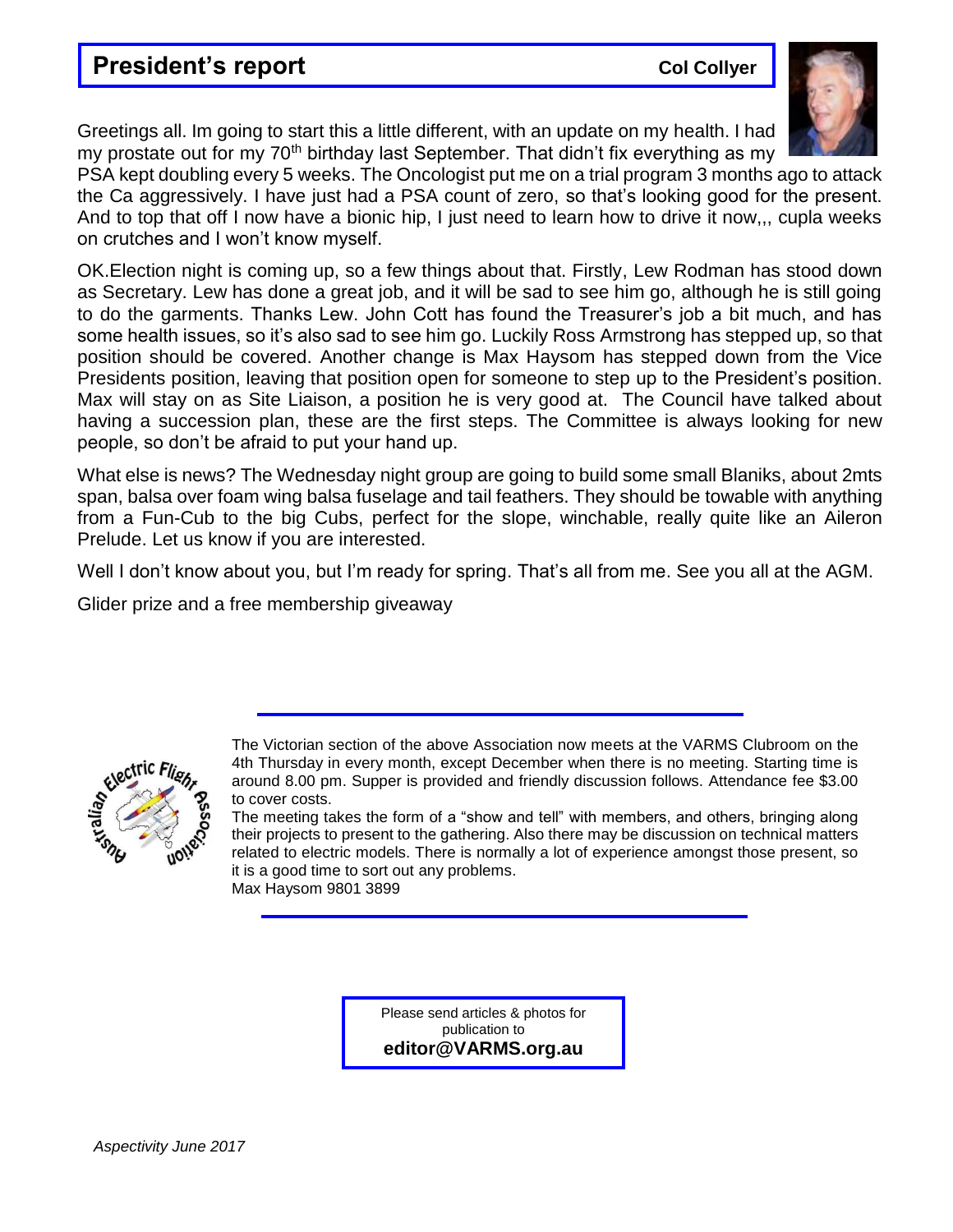#### **Meeting Prelude**

A First Aid revision course arranged by M. Hopper, carried out by a trained instructor Several members participated in resuscitation and the use of the defibrillator

| <b>Meeting Opened</b>  | 8.40 pm                                                  |
|------------------------|----------------------------------------------------------|
| <b>Members Present</b> | 58                                                       |
| <b>Apologies</b>       | R. Weil, R. Armstrong, J Gottschalk, D. Weller, K. Fryer |

#### **Minutes of the previous meeting**

**Accepted** K. Schneider **Seconded** R Kassel (After adjustment to a sentence phrasing) **Matters arising** Nil

**Correspondence in** VMAA Minutes (Several sundry emails)

**Correspondence out** Nil

#### **Treasurer's report**

- J. Cott advised on the clubs financial position and tabled a current financial statement available for inspection by all members
- R. Armstrong confirmed that he was available to assist John with the Treasurers role and was also available to nominate for the Treasures position in the new financial year 17/18

#### **Contest**

- Ales Competition, 22/7/2017; 1<sup>st</sup> A. Mayhew, 2<sup>nd</sup> C. Collyer, 3<sup>rd</sup> D. Malcman
- F5J Competition, 7/5/2017; 1<sup>st</sup> A. Mayhew, 2<sup>nd</sup> J.Houdalakis, 3<sup>rd</sup> R. Wilson
- D Prattley reported on the Jerilderie F5J event

#### **Scale Aerotowing**

Again on Saturday 13/5/17. Nice weather conditions predicted.

### **Training**

Approximately 10 learners at this stage

### **General Business**

- The Secretary stated that he intended to look into supply of club garments and presented several designs for the members to look at for their response
- G. Glover said that he now has a supply of club metal badges. Cost \$10 per badge
- L. Henderson brought to members attention proposed possible changes to the Camperdown Caravan Park which could affect the flying site there
- G. Moore promoted a supper dance for the following Friday night. Tickets available at \$15 per head. See Geoff for further details
- Tim Stewart reminded interested members that the next Taranis instruction night will be on Friday 19th commencing at 7.00pm
- President reminded members paying MAAA fees via other clubs could lead to delays in obtaining their VARMS new membership badges
- L. Henderson brought up the issue of certain items of procedure which had to addressed at the next AGM i.e. Set end of financial year and fees etc
- D. Prattley questioned the MAAA payments regarding insurance cover

## **Raffle**

A multi-purpose charger won by T.Rawlins

**Meeting closed** 9.16 pm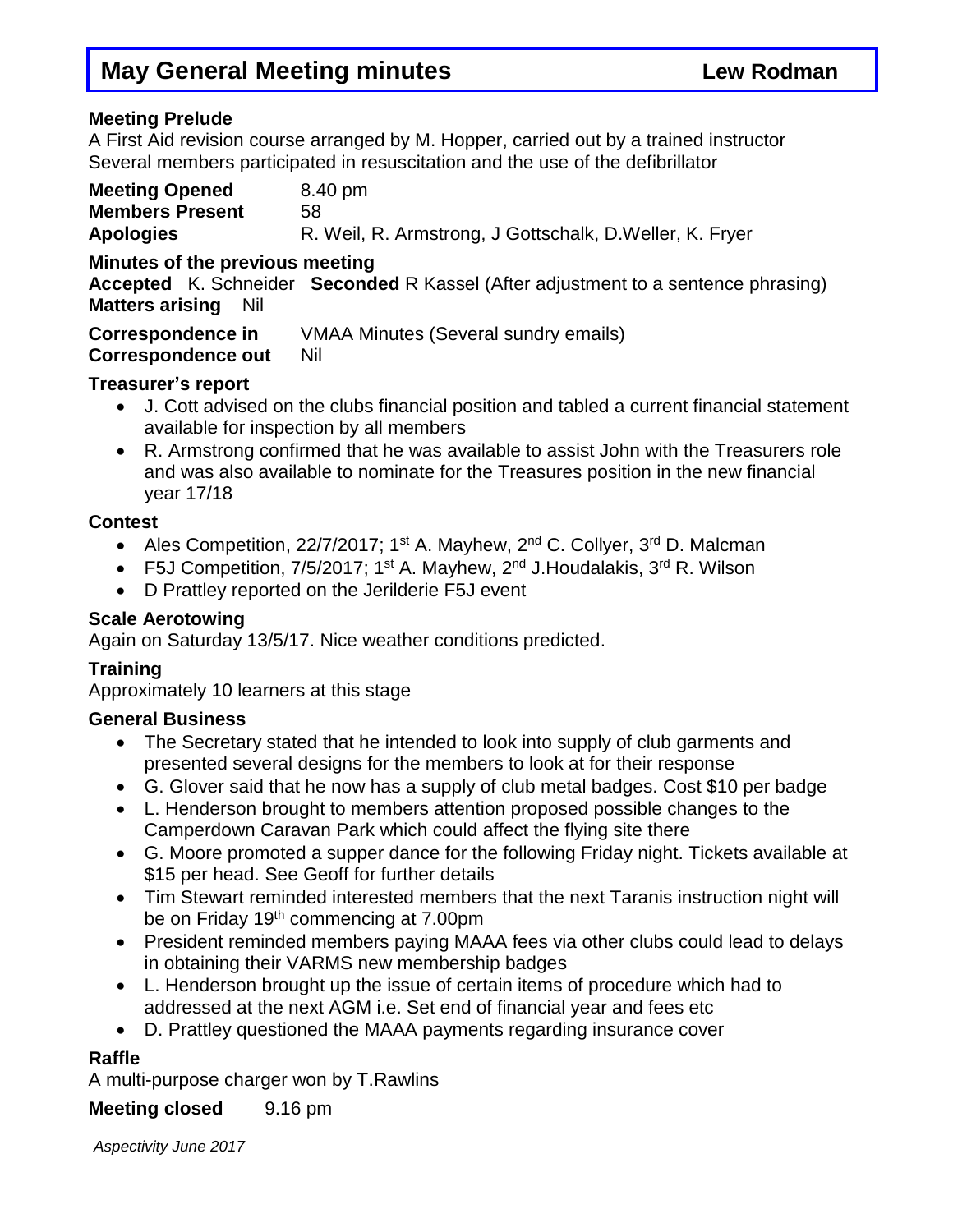## **2016 AGM minutes held at VARMS clubroom on 10/6/2016**

Meeting commenced at 20:50 with martin Hopper in the chair. 46 members present as per the attendance list attached to these minutes.

Apologies: M. Best, D. Burville, G. Moore, C. Kahn, C. Smith, D. Weller, A. Mayhew

Minutes of the 2015 AGM were read and accepted on the motion of Phil Eagles, seconded by Gary McDougall.

#### **Committee Election**

All committee positions were declared vacant and nominations called. There were no nominations from the floor. Nominations had been received prior to the meeting.

| President                   | <b>Colin Collyer</b> |
|-----------------------------|----------------------|
| <b>Vice-President</b>       | Max Haysom           |
| Secretary                   | Lew Rodman           |
| <b>Treasurer</b>            | <b>John Cott</b>     |
| Registrar                   | Peter Zambory        |
| <b>Membership Secretary</b> | <b>Geoff Glover</b>  |
| Ordinary member             | <b>Martin Hopper</b> |

As there was only one nomination for each position members as nominated were declared elected.

Positions appointed by the committee:

| Editor                  | <b>Glenn Salisbury</b> |
|-------------------------|------------------------|
| <b>Contest Director</b> | Alan Mayhew            |
| <b>Helicopter Group</b> | Geoff Moore            |
| <b>Sport Power</b>      | <b>Graham Sullivan</b> |
| Webmaster               | <b>Michael Best</b>    |

#### **Treasurer's Report**

Presented by Lindsay Henderson. Copy of accounts attached. Acceptance of Treasurer's report moved by Martin Hopper, seconded Keith Schneider.

#### **Awards**

Colin introduced the annual club awards which were presented by Max.

| Clubman of the Year 2016        | <b>Gary McDougall</b> |
|---------------------------------|-----------------------|
| Stan Mason Gentleman Award 2016 | <b>Geoff Glover</b>   |

#### **General Business**

Gary McDougall updated the meeting in progress of the Olympic build with 13 models under construction. Colin added that the Olympias are among the many different models and repair projects undertaken during the 3FFF's held each Wednesday.

Colin encouraged us all to use initiative around the club to keep it tidy and functioning well.

Meeting closed 21:15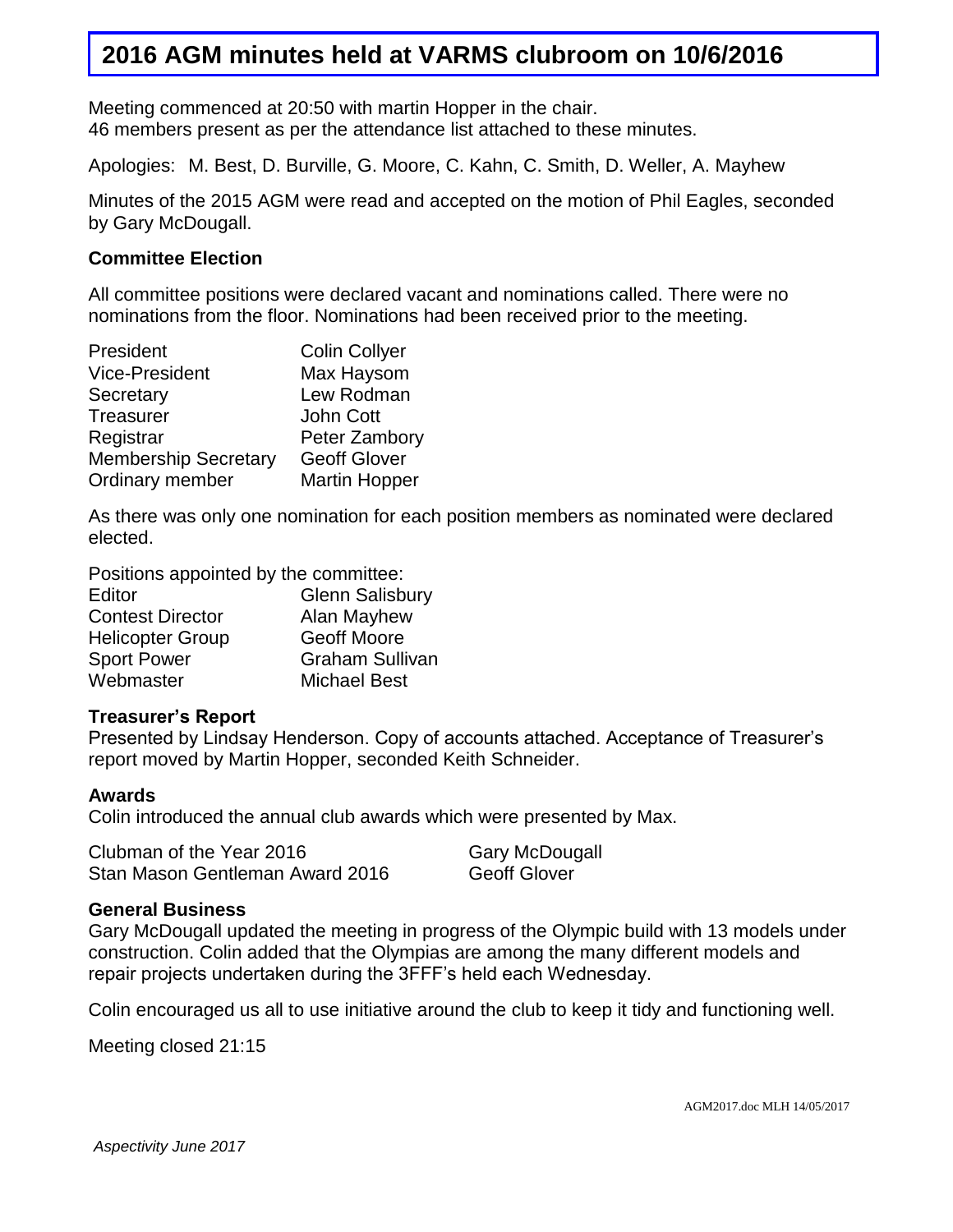## **NOTICE OF ANNUAL GENERAL MEETING 2017**

The Victorian Association of Radio Model Soaring Inc. (VARMS Inc.) will hold its Annual General Meeting including the Election of Committee, on **Friday 9th of June 2017,** immediately following the General Meeting. All nominations for Committee must be submitted on the form below and mailed to: VARMS Inc, P.O. Box 4096 Knox City Centre VIC 3152, or handed to the Secretary, no later than 7 days prior to the AGM.

## **VARMS Inc. Committee Nomination Form 2017**

| Candidate's consent:                                             |  |
|------------------------------------------------------------------|--|
| I hereby accept this nomination for the aforementioned position, |  |
|                                                                  |  |

----------------------------------------------------------------------------------------------------------------

## **FORM OF APPOINTMENT OF PROXY**

I...............................................................................of..................................................................

Being a financial member of the Victorian Association of Radio Model Soaring Inc., hereby appoint

...............................................................................of....................................................................

Being a financial member of VARMS Inc. as my proxy to vote for me, on my behalf, at the Annual General Meeting of said Association and at any adjournment of that meeting. My proxy is authorised to vote in favour for/against/abstain (delete as appropriate)

- 1. Election of Committee
- 2. Acceptance of the Balance Sheet for 2013/2014
- 3. Other: Please nominate items.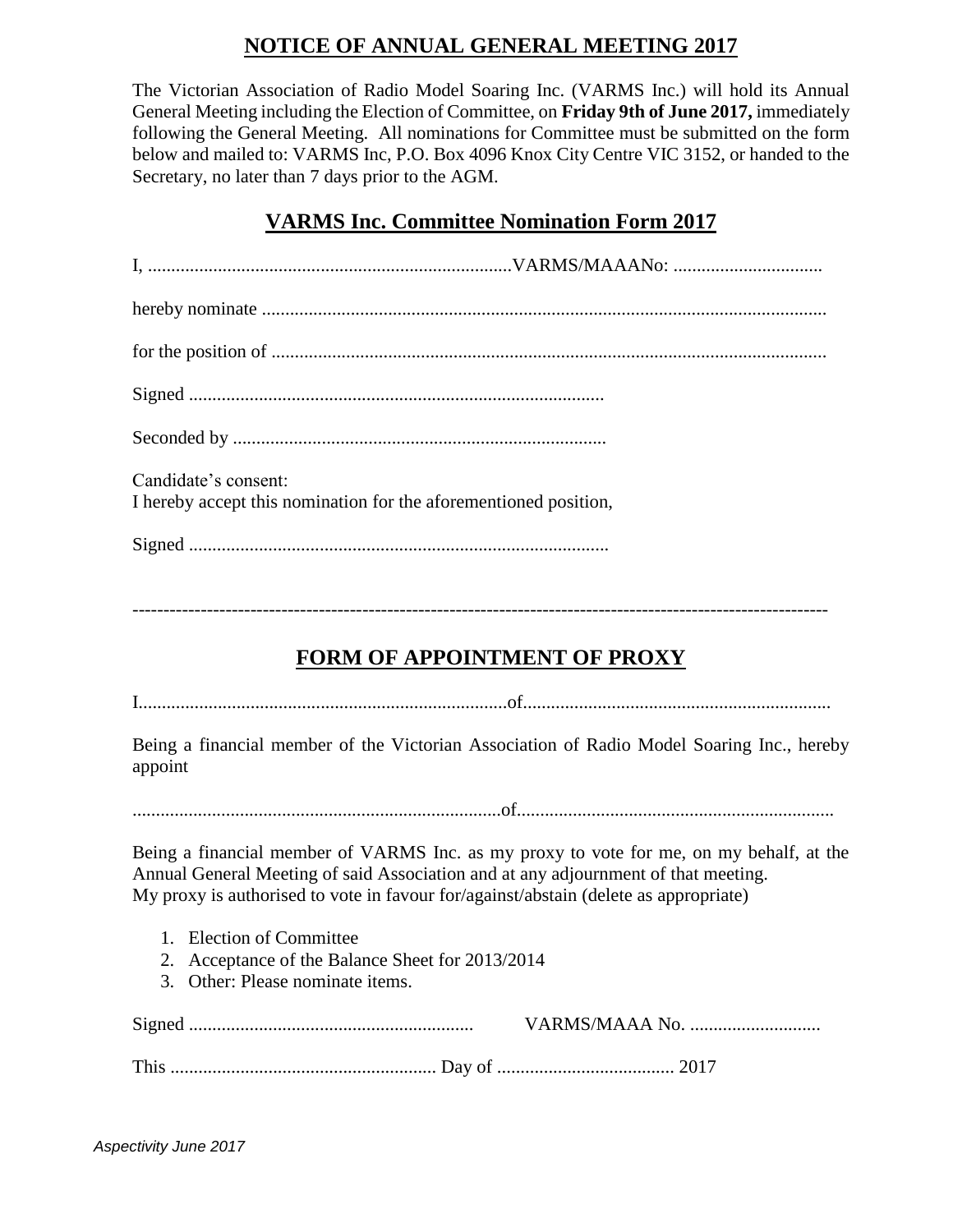#### **VARMS MEMBERSHIP APPLICATION Financial Year 2017 / 2018**

**Circle** & **Complete ONE** of the following, **RENEWAL**, **RE-JOINING** or **NEW**, then **SIGN** and **DATE** application.

**RENEWAL –** If you are **sure** you current membership is **correct,** fill in**…1, 3, 7, 8,** if **not sure…1, 2, 3, 5, 7, 8. RE-JOINING** – lapsed membership greater than 12 months, complete **1, 2, 3, 4, 5, 7, 8 NEW** - membership, complete **1, 2, 3, 4, 5, 6, 7, 8**

|                                        | Surname |                                                                                                                                                                     | First name | Second name                                                                                                                                                                                                                                                                                                             |
|----------------------------------------|---------|---------------------------------------------------------------------------------------------------------------------------------------------------------------------|------------|-------------------------------------------------------------------------------------------------------------------------------------------------------------------------------------------------------------------------------------------------------------------------------------------------------------------------|
|                                        |         |                                                                                                                                                                     |            |                                                                                                                                                                                                                                                                                                                         |
|                                        |         |                                                                                                                                                                     |            |                                                                                                                                                                                                                                                                                                                         |
|                                        |         | Number Street/Road                                                                                                                                                  |            | Suburb / City / Town Post Code                                                                                                                                                                                                                                                                                          |
|                                        |         |                                                                                                                                                                     |            |                                                                                                                                                                                                                                                                                                                         |
|                                        |         |                                                                                                                                                                     |            |                                                                                                                                                                                                                                                                                                                         |
|                                        |         |                                                                                                                                                                     |            |                                                                                                                                                                                                                                                                                                                         |
|                                        |         | endorse application for consideration by the committee.                                                                                                             |            | 4. New membership or lapsed member wishing to re-join must nominate a current financial member to                                                                                                                                                                                                                       |
|                                        |         |                                                                                                                                                                     |            |                                                                                                                                                                                                                                                                                                                         |
|                                        |         | 5. Circle your MAAA category and rating.                                                                                                                            |            | Glider - None / Bronze / Silver / Gold / Instructor                                                                                                                                                                                                                                                                     |
|                                        |         |                                                                                                                                                                     |            | Power - None / Bronze / Silver / Gold / Instructor Helicopter - None / Bronze / Silver / Gold / Instructor                                                                                                                                                                                                              |
|                                        |         | VARMS member and holder of minimum bronze wing in the relevant category.                                                                                            |            | 6. If you are not a holder of a glider, power or helicopter bronze wing you must have a "buddy" with you<br>at all times when you are flying to assist and maintain safe flying. A nominated buddy must be a current                                                                                                    |
|                                        |         |                                                                                                                                                                     |            |                                                                                                                                                                                                                                                                                                                         |
|                                        |         |                                                                                                                                                                     |            | 7. Circle method of payment EFT, CHQ or Cash Total payable to VARMS \$                                                                                                                                                                                                                                                  |
|                                        |         |                                                                                                                                                                     |            |                                                                                                                                                                                                                                                                                                                         |
| may result in expulsion from the club. |         | the Victorian Association of Radio Model Soaring Inc. in force during their time of membership.                                                                     |            | 8. New or re-joining members agree to a probationary period of 12 months prior to full membership.<br>Members agree to abide by the Constitution, Club Rules, Field Rules and any Operating Disciplines of<br>The information provided is true and correct and it is understood that failure to comply with these rules |
|                                        |         |                                                                                                                                                                     |            |                                                                                                                                                                                                                                                                                                                         |
|                                        |         | No payment by 30 June = No insurance + No flying<br>No fully completed membership application = No nametag + No flying<br>No display of current nametag = No flying |            |                                                                                                                                                                                                                                                                                                                         |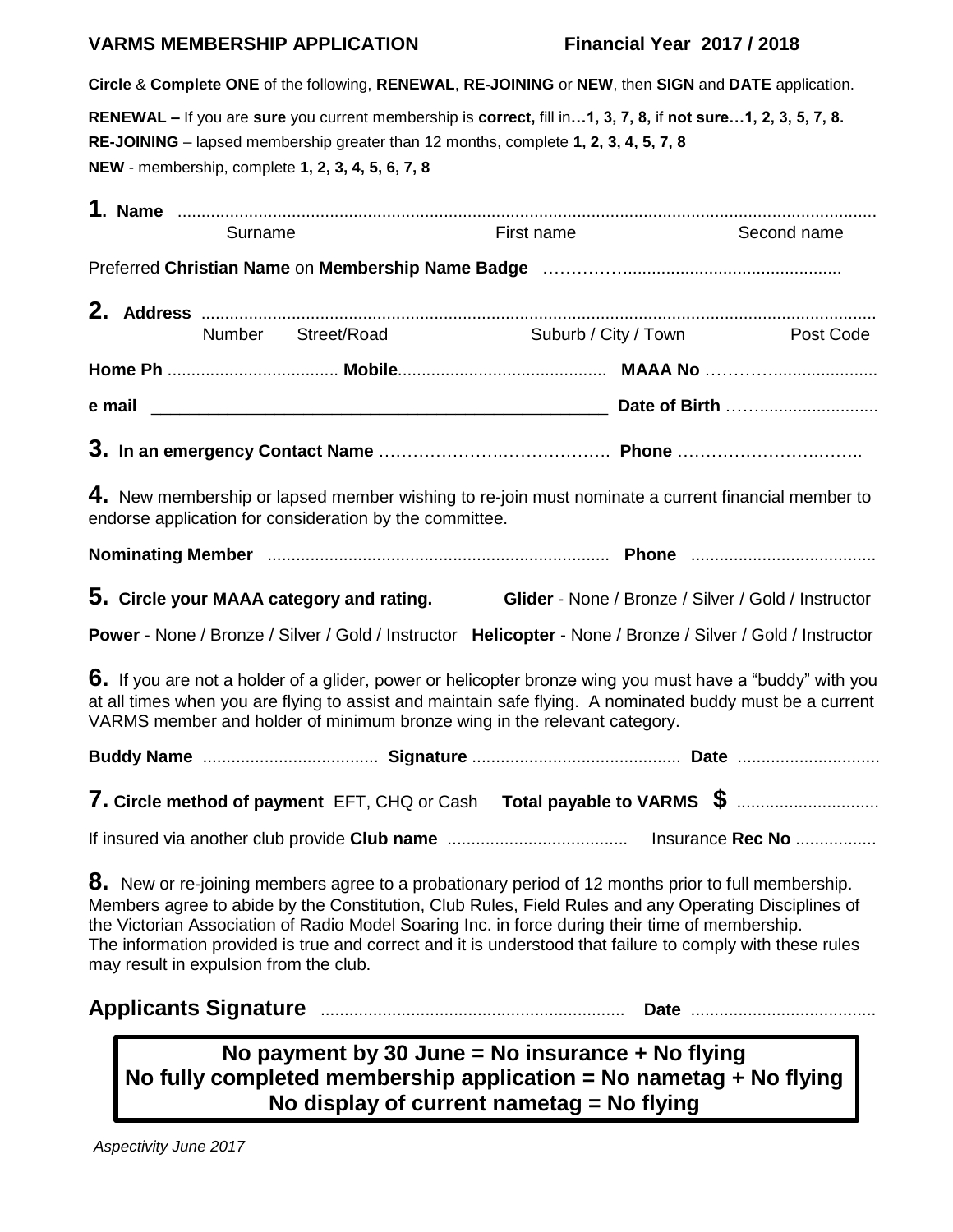## **INFORMATION TO COMPLETE MEMBERSHIP APPLICATION**

#### **MEMBERSHIP FEES**

| MAAA insured via VARMS full year, Senior:               |                                                                                                                                                                                                                                                                                                                                                                                                                                                          |
|---------------------------------------------------------|----------------------------------------------------------------------------------------------------------------------------------------------------------------------------------------------------------------------------------------------------------------------------------------------------------------------------------------------------------------------------------------------------------------------------------------------------------|
| MAAA insured via VARMS full year, Junior or FT student: |                                                                                                                                                                                                                                                                                                                                                                                                                                                          |
| MAAA insured for full year via another club, Senior:    | VARMS $$96 = $96.00$                                                                                                                                                                                                                                                                                                                                                                                                                                     |
|                                                         | VARMS $$25 = $25.00$                                                                                                                                                                                                                                                                                                                                                                                                                                     |
| MAAA insured via VARMS half Year, Senior:               |                                                                                                                                                                                                                                                                                                                                                                                                                                                          |
| MAAA insured via VARMS half Year, Junior or FT student: |                                                                                                                                                                                                                                                                                                                                                                                                                                                          |
| MAAA insured for half year via another club, Senior:    | VARMS $$48 = $48.00$                                                                                                                                                                                                                                                                                                                                                                                                                                     |
|                                                         | VARMS $$12.50 = $12.50$                                                                                                                                                                                                                                                                                                                                                                                                                                  |
| MAAA insured via VARMS, life or honorary:               | VMAA Ins $$114 = $114.00$                                                                                                                                                                                                                                                                                                                                                                                                                                |
|                                                         | Joining fee = $$50.00$                                                                                                                                                                                                                                                                                                                                                                                                                                   |
|                                                         | Half year 1 Jan – 30 June, for new members only.<br>VARMS $$96 + VMAA$ Ins $$114 = $210.00$<br>VARMS $$25 + VMAA$ ins $$57 = $82.00$<br>MAAA insured for full year via another club, Junior or FT student:<br>VARMS $$43 + VMAA$ ins $$62 = $105.00$<br>VARMS $$12.50 + VMAA$ ins $$28.50 = $41.00$<br>MAAA insured for half year via another club, Junior or FT student:<br>Joining Fee applies only to re-joining or new members, juniors are excluded |

#### **PAYMENT**

E mail completed Membership Application to, **[treasurer@varms.org.au](mailto:treasurer@varms.org.au)**, or

Post to **The Treasurer, VARMS Inc., P.O. Box 4096, Knox City Centre, Vic. 3152**

Payment can be made by EFT, CHQ or Cash.

For EFT payments use BSB 633 000, Account No 158421362, include name and MAAA No as reference.

Make cheques Payable to VARMS.

#### **INSURANCE**

If insured through another club, VARMS membership card will not be issued until MAAA have received payment from the club.

Insurance through VARMS eliminates this issue.

#### **MEMBERSHIP INFORMATION**

- 1. VMAA/MAAA insurance policy provides all members with public liability cover and includes personal accident cover for members aged 10 to 90 years.
- 2. A full time student is defined as 18 to 25 years as at  $1<sup>st</sup>$  July of the current year and attending a secondary or tertiary institution on a full time basis. Proof of attendance is required.
- 3. Junior membership is intended for those under the age of 18 years at the 1<sup>st</sup> July of the current year.

4. You may be asked to provide a copy of your wings certificates and/or your MAAA affiliate card to confirm your claimed wings.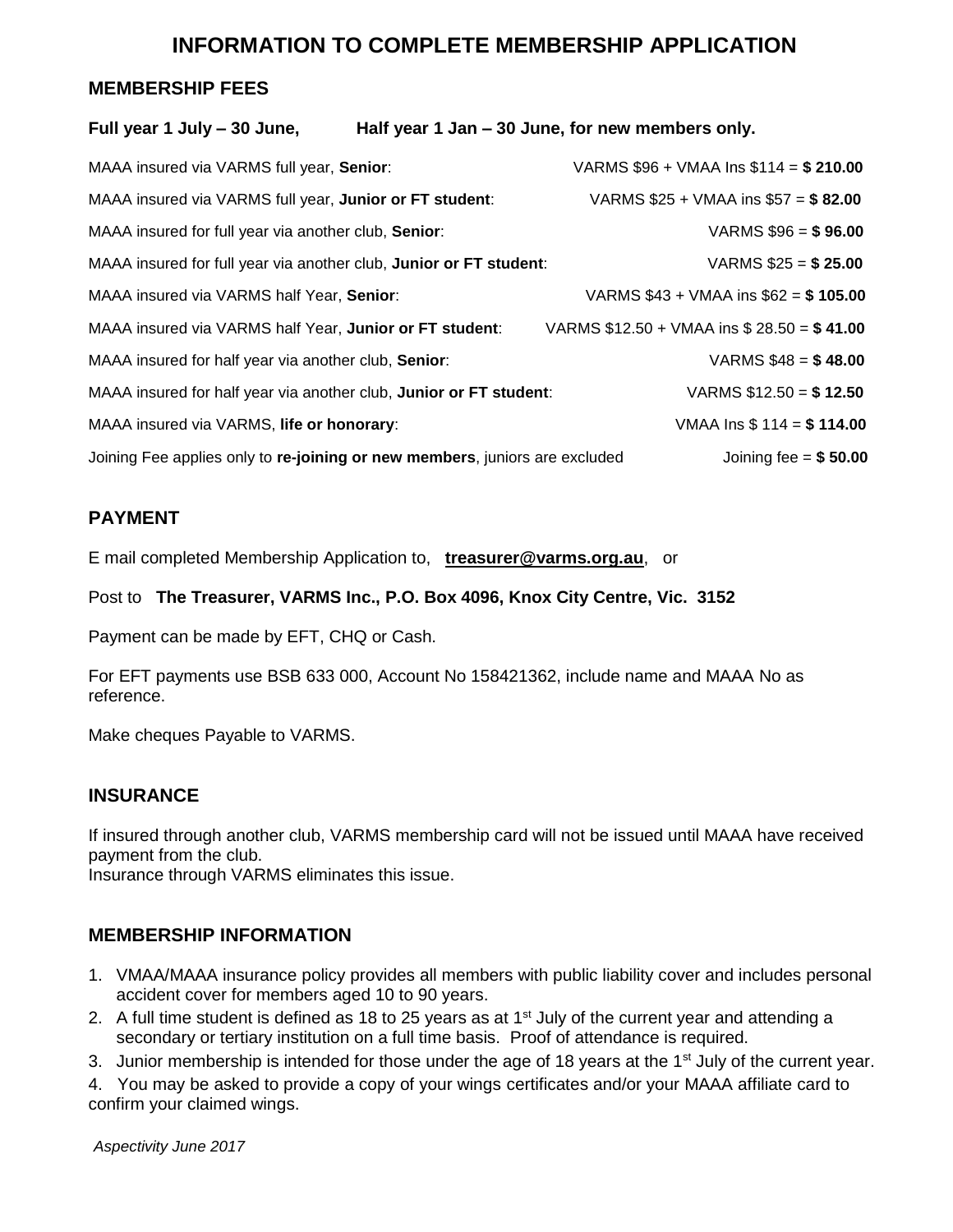# **For Sale**

All models are complete, with quality servos installed and each is ready for flight – just put in your choice of radio gear and flight battery.

Each model is in either excellent or very reasonable condition

Each of these models has separate servos in each wing or inboard, for controls operation.



**HORNET** – 1.8 metre span V tail aerobatic glider fitted with ailerons & flaps. **\$200**

**RICOCHET "Bullet"** – superior aerobatic model with flaps & ailerons

**\$225**



**RICOCHET ULC extended wing set** for Bullet – with ailerons and flaps fitted. Wing halves placed over "Bullet" wings **\$120**

**RICOCHET SPORT** – fitted with flaps and ailerons -but with mechanical linkages for same  $\&$  all servos in fuselage. **\$200**

**RICOCHET SLOPE MODEL wing set** – with mechanical linkages for ailerons and flaps. Slope wings placed over original sport wings. **\$100**

# **Electric assisted gliders**







**HOBBY KING PHOENIX**- 2 metre span model with ailerons & flaps -incl ESC outrunner motor  $\&$  3s" Turnigy" Lipo battery. **\$100**

**THUNDER TIGER -E HAWK** -V tail slope model fitted with ailerons, & incl. ESP Outrunner motor and 2S Turnigy Li Po battery **\$125**

**GREAT PLANES ELECTRA GLIDE** -1.5 meter span park flyer with ailerons,rudder & elevator-incl. ESP Outrunner motor & Li Po batteries (2) **\$50**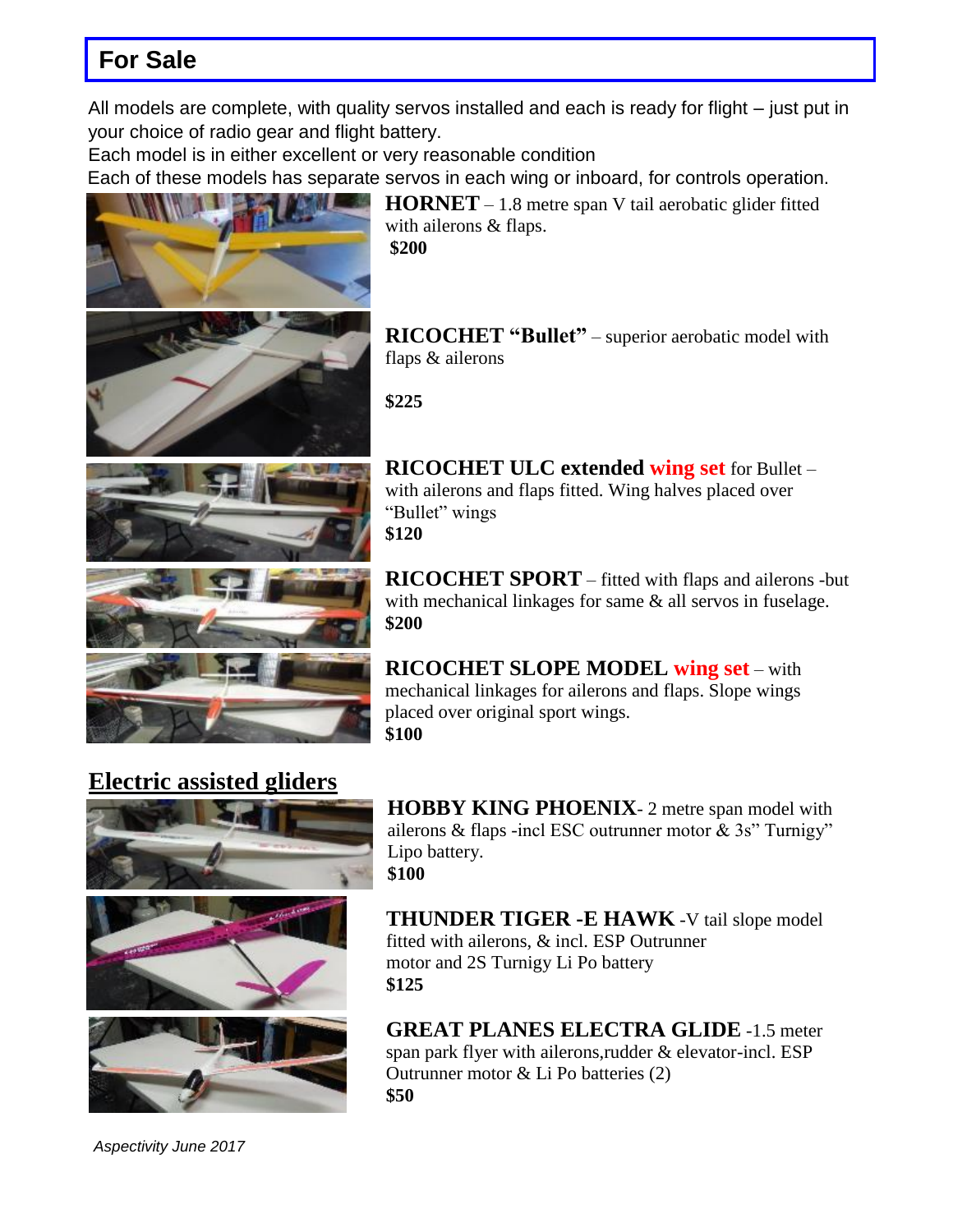## **Slope soarers**





**FUNKY MODELS SKY FIGHTER**.-1.8 metre span semi aerobatic model with ailerons & elevator Moulded fuselage is extremely strong and reminiscent of a jet fighter - balsa/foam wings **\$150**

**SAS BLOB** fully aerobatic model fitted with rudder elevator & ailerons-Foam wings and ply fuselage **\$80** 



**SATURN BAT** -foam wing with single inboard servo for elevons.-750mm span **\$45**



**DAVES AIRCRAFT WORKS - PREDATOR-** EPP foam slope model – with balsa ailerons & corflute tail feathers fast highly manoeuvrable & almost indestructible model.

**\$125**



**PHOENIX MODELS - SIERRA GHIA** lightweight constr. aerobatic model -foam wing & balsa tail feathers w. ply fuselage. ailerons ,elevators& rudder. **\$75**

## **UK Plans designs**



**"CRACKER "-**slope aerobat. Fitted. Ailerons, rudder, & elevator. **\$70**



**"MINI ZOOMA**" -mini slope aerobat – 750 mm span built up wing and ailerons & elevator. **\$35**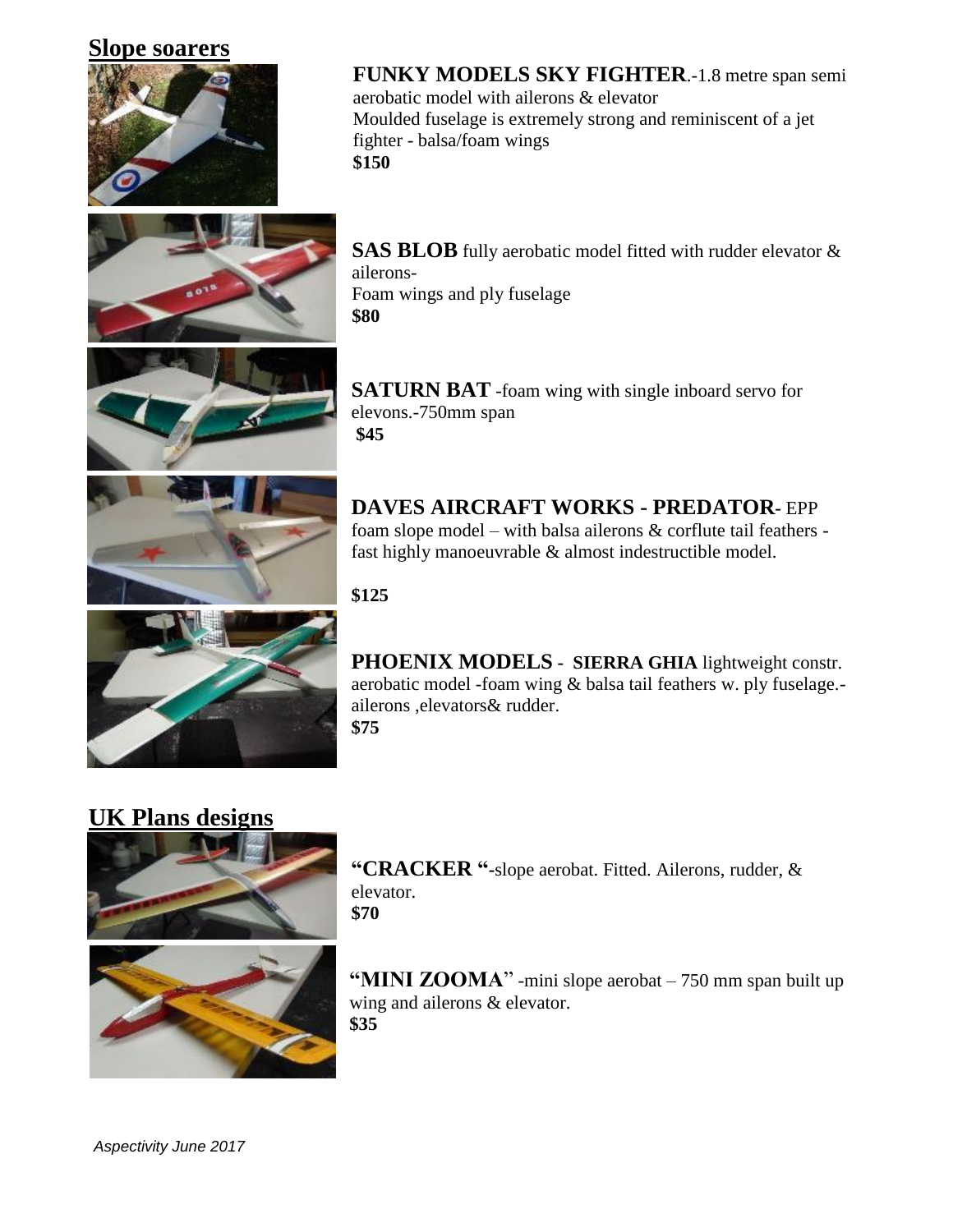# **Balsa constructed thermal gliders**



**GREAT PLANES SPIRIT** -2 metre rudder /elevator model w/ all moving elevator. **\$60**



**T. TAIL** - 2 metre slope soarer -with blow moulded fuselage. (electric model converted)

**\$110**

# **Moulded competition thermal glider**



**"STORK" -**3.2 metre wingspan V tail fully moulded model with adjustable tow hook position and ballast pellets for wing tubes. - in excellent condition and with wing spares.

**\$300** 



**HOBBY KING" MINI SWIFT**" -electric park flyer – 750mm span. comp/w. esc, & outrunner motor fitted installed servos in wings & in fuselage for rudder & elevator.

**\$45** 

## **Contact Roger Stevenson**

Mobile: 0411141786 Home: 98308293 Email: janineroger@aapt.net.au

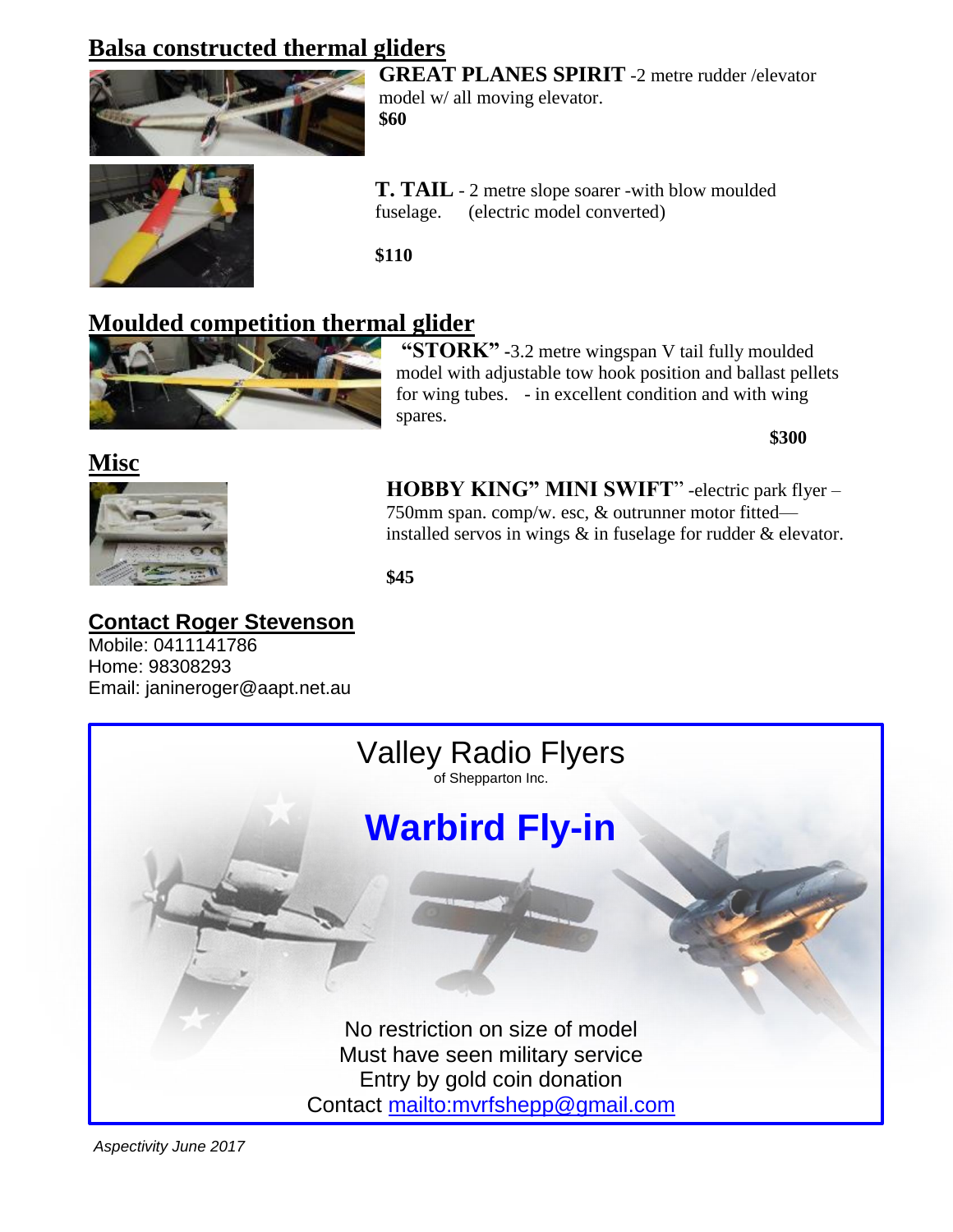# **VARMS Level 2 Thermal Duration Task**

This task is designed for you to fly with only a timer and no other assistance.

- 1. Launch glider to approximately 100 metres altitude using bungee, winch or electric motor. If using electric launch, then switch off motor.
- 2. A stopwatch is then started by an adult observer. Fly for 10 minutes. No restarting of the motor is allowed and the use of a variometer is not allowed.
- 3. After 10 minutes, land within 30 sec. The nose of the model must finish within a rectangle 15x4 metres. The 15 m dimension is in line with the wind direction. The VARMS landing ropes are easiest to use for this.
- 4. The task is to be completed on 2 different dates. Any number of attempts can be made to achieve the task. 1, 2 and 3 must all be achieved in the same flight.
- 5. Complete this form and send it to the VARMS secretary for recording.

| <b>Pilot's Name</b><br>and address |                                      |
|------------------------------------|--------------------------------------|
| <b>Date</b>                        | <b>Observer's Name and signature</b> |
| <b>Date</b>                        | <b>Observer's Name and signature</b> |

#### **Address : PO Box 4096 Knox City 3152**

| <b>Flying Event Calendar</b> |                           |                           |                             |  |  |  |  |  |
|------------------------------|---------------------------|---------------------------|-----------------------------|--|--|--|--|--|
| <b>Name</b>                  | Date/s<br><b>Location</b> |                           |                             |  |  |  |  |  |
| <b>General Meeting</b>       | 9/6/17                    | <b>VARMS Glider Field</b> | VARMS.org.au                |  |  |  |  |  |
| <b>VARMS Scale Aerotow</b>   | 10/6/17                   | <b>VARMS Glider Field</b> | <b>VARMS.org.au</b>         |  |  |  |  |  |
| Thermal #10                  | $10 - 12/6/17$            | Jerilderie (NSW)          | rcga.org.au                 |  |  |  |  |  |
| <b>Warbird fly-in</b>        | $10 - 12/6/17$            | <b>Shepparton</b>         | Google: valley radio flyers |  |  |  |  |  |
| <b>VARMS Training</b>        | 18/6/17                   | <b>VARMS Glider Field</b> | VARMS.org.au                |  |  |  |  |  |
| <b>AEFA Meeting</b>          | 22/6/17                   | <b>VARMS Glider Field</b> | aefanet.com/                |  |  |  |  |  |
| F3K #10                      | 25/6/17                   | <b>Diggers Rest</b>       | rcga.org.au                 |  |  |  |  |  |
| <b>VARMS Training</b>        | 2/7/17                    | <b>VARMS Glider Field</b> | VARMS.org.au                |  |  |  |  |  |
| <b>VARMS Training</b>        | 8/7/17                    | <b>VARMS Glider Field</b> | VARMS.org.au                |  |  |  |  |  |
| <b>General Meeting</b>       | 14/7/17                   | <b>VARMS Glider Field</b> | VARMS.org.au                |  |  |  |  |  |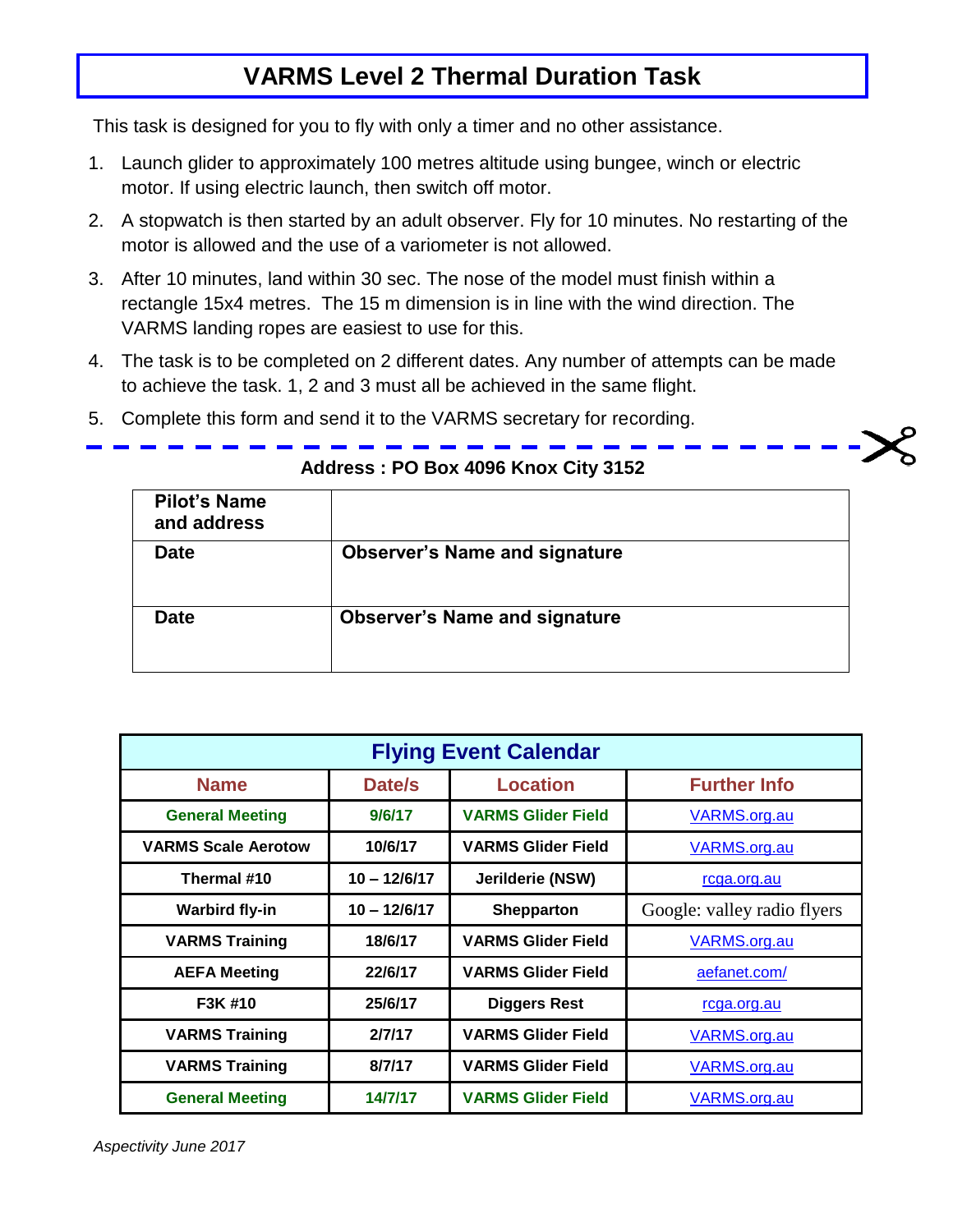# **Train & Hobby Show - Sandown 2017 Consumersion Constructs**

Sat - 11<sup>th</sup> through Mon 13<sup>th</sup> March



Prior to this year's event the club was approached to provide a static display representing model gliders and the opportunity to promote our club.

VARMS has been represented previously when the Expo was purely for radio controlled models of all sorts. The event being a stand-alone, one day display.

Friday the 10<sup>th</sup> March saw us transport all our display material and set up in our designated area. Over the next three days the VARMS stand was manned by members who explained the virtues of model gliding, answering many questions and promoting our great training scheme to the public.

There was only one day available for the airshow, that being Sunday, both Saturday and Monday had been booked by car clubs who ran their vehicles on the track for most of the day.

The air display cased many areas of aero-modelling with displays of jet powered warbirds, FAI pylon racing (single model display), F1 air racing with large–scale Cassutt racers, free style helicopter displays, 30-40% scale aerobatic models with very effective smoke systems that performed a number of 3D type maneuverers. Both electric ducted fan jet (Rafale) and F5B (electric glider) were expertly demonstrated by VARMS member Bill Hamilton.

This was a truly a great long weekend event which allowed VARMS to showcase its' strengths.

Lastly, thanks should be acknowledged to those who assisted in the set-up and manning of our stand for the duration; Russell Pearce, Geoff Glover, Colin Collyer and Thom Tan.



 *Aspectivity June 2017*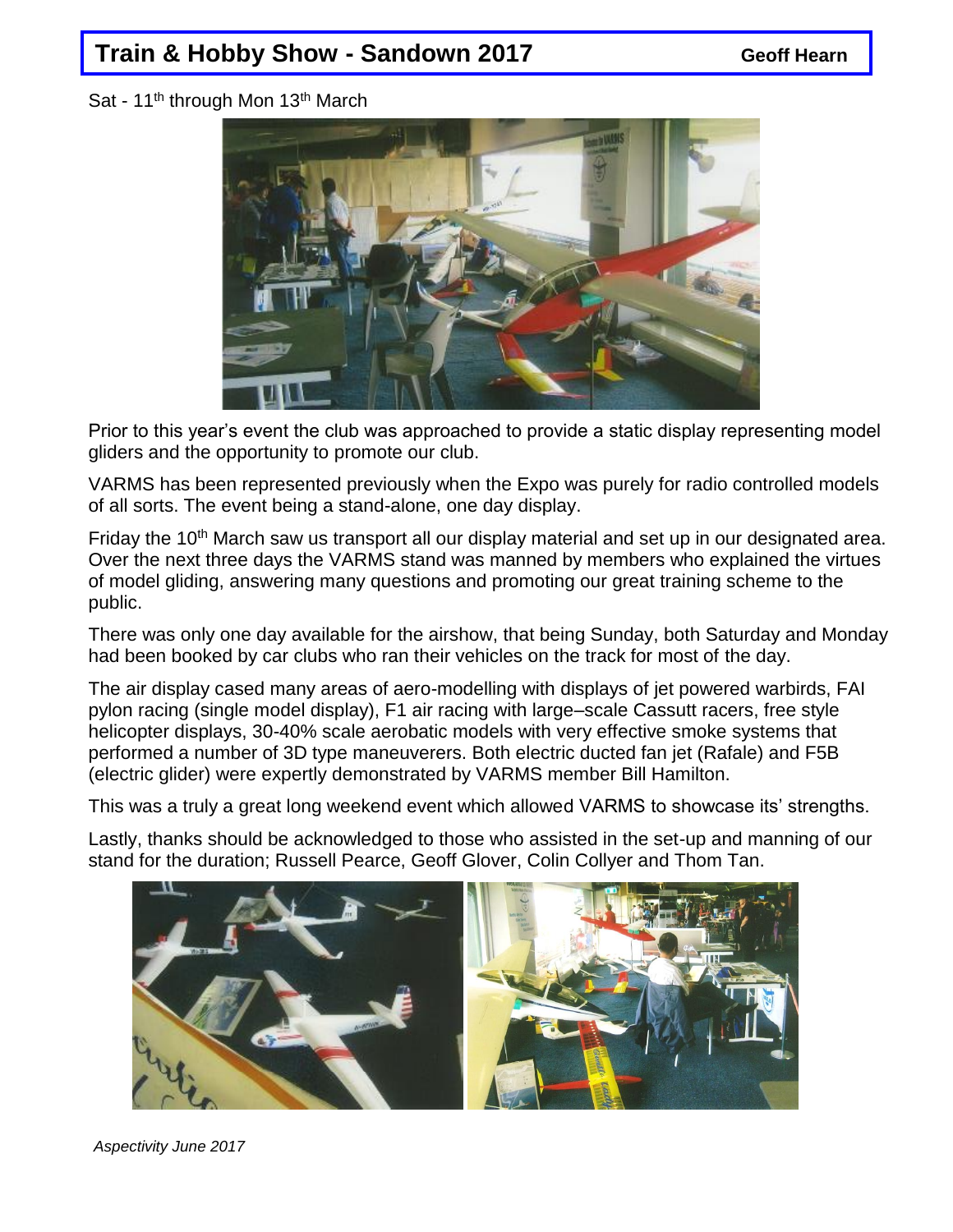## **Competition Reports** *Bruce Clapparton*

#### ALES 22nd April 2017

Six pilots flew in the ALES competition on the 22nd of April. Despite the 10 knot winds there were some good thermals around and we had some good flying. Kevin Fryer broke his 2 meter wing into a few pieces – no problem, just get another one out of the car. What plane is that now???? With no Mr Pratley, Alan was hard to beat even though he retired his new 3.5meter model after the first round and went back to the trusty Finezza.

## ALES 22 April 2017 - Overall Results

[VARMS 22/04/2017]

| www.GibberScone.com |                          |               |             |                                   |               |              |       |       |                                   |       |
|---------------------|--------------------------|---------------|-------------|-----------------------------------|---------------|--------------|-------|-------|-----------------------------------|-------|
| <b>Rank</b>         | Name                     | Score         | <b>Pent</b> | Raw<br><b>Score</b>               | Rnd1          |              |       |       | Rnd2 Rnd3 Rnd4 Rnd5 Rnd6          |       |
| $\blacksquare$      | MAYHEW, Alan             | 5896.6 100.00 |             |                                   | 5896.6 1000.0 |              |       |       | 896.6 1000.0 1000.0 1000.0 1000.0 |       |
| 2                   | COLLYER, Colin           | 5491.0        | 93.12       | 5491.0                            | 807.9         | 735.6        |       |       | - 947.5 1000.0 1000.0 1000.0      |       |
| 3                   | MALCMAN, Damy            | 5417.6        |             | 91.88 5417.6 1000.0 1000.0 1000.0 |               |              |       | 920.4 | 531.0                             | 966.2 |
| 4                   | <b>CLAPPERTON, Bruce</b> | 4582.6        | 77.72       | 4582.6                            |               | 942.1 1000.0 | 990.8 |       | 649.7 1000.0                      | 0.0   |
| 5                   | FRYER, Kevin             | 4369.2        | 74.10       | 4369.2                            | 708.6         | 668.1        | 535.4 | 946.2 | 523.3                             | 987.6 |
| 6                   | <b>BUSEK, Zdenek</b>     | 3938.8        | 66.80       | 3938.81                           | 847.6         | 0.0          | 959.9 | 938.5 | 503.4                             | 689.4 |

#### F5J  $7<sup>th</sup>$  of May 2017

After waiting for a bit for the rain to clear, 7 pilots hit the starting blocks for the combined ALES/F5J event at VARMS. Actually, everyone had F5J equipment so we all flew to F5J measured launch height. Six rounds were flown in a steady 5-10 knot breeze. Only one mishap when Zdenek lost elevator servo function and had to go exploring in the waste disposal yard.

Watch out for upcoming ALES events in the VARMS online calendar and on the whiteboard.

## f5J - Overall Results

[VARMS 7/05/2017]

www.cilider8core.com

| <b>Rank</b> | <b>Name</b>              | Score      | Pent   | Raw<br><b>Score</b> | Rnd1  |                             | Rnd2   Rnd3        |              | Rnd4 Rnd5           | Rnd6         |
|-------------|--------------------------|------------|--------|---------------------|-------|-----------------------------|--------------------|--------------|---------------------|--------------|
|             | MAYHEW, Alan             | 5000.0     | 100.00 |                     |       | 5634.2 1000.0 1000.0 1000.0 |                    |              | 634.2 1000.0 1000.0 |              |
| 2           | ZZHOUDALAKIS, Jim        | 4777.91    | 95.56  | 4996.0              | 218.1 | 933.0                       |                    | 864.4 1000.0 |                     | 980.5 1000.0 |
| 3           | <b>MILSON, Bob</b>       | 4644.3     | 92.89  | 5413.0              | 951.9 | 915.4                       | 768.7              |              | 895.3 1000.0        | 881.7        |
| 4           | <b>PRATLEY, David</b>    | 4271.8     | 85.44  | 4677.9 1000.0       |       | 1000.0                      | 533.6              | 804.5        | 933.7               | 406.1        |
| 5           | <b>BUSEK, Zdenek</b>     | 4126.1     | 82.52  | 4485.8              | 805.4 |                             | 574.8 848.9 1000.0 |              | 897.0               | 359.7        |
| 6           | <b>CLAPPERTON, Bruce</b> | 3967.<br>7 | 79.35  | 4544.9              | 577.2 |                             | 592.9 1000.0       | 746.5        | 922.2               | 706.1        |
|             | RYAN, Gary               | 1129.5     | 22.59  | 1129.5              | 262.0 | 0.01                        | 867.5              | 0.01         | 0,0                 | 0.0          |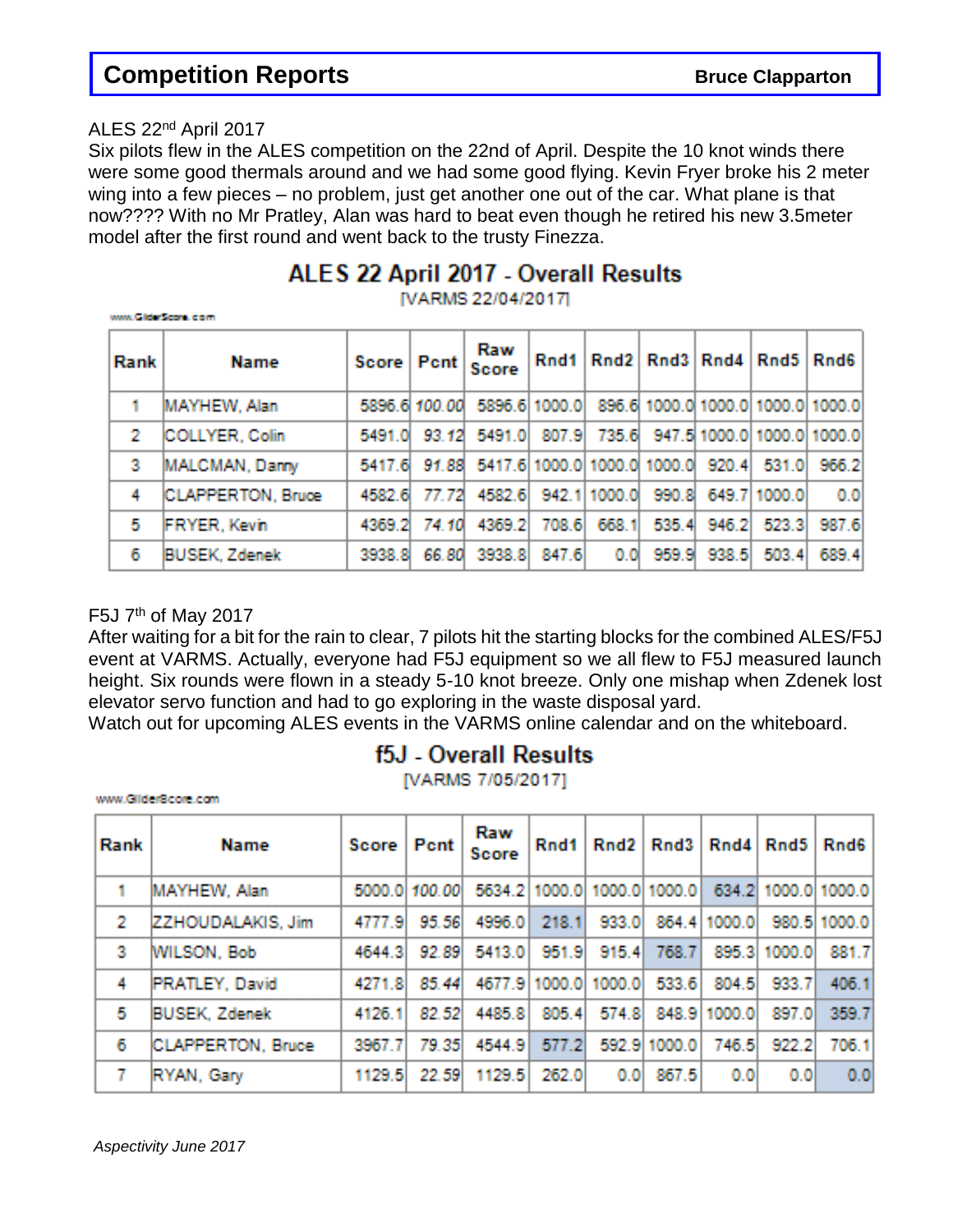

*Zdenek's own design gliders Alan goes exploring!*

Special thanks to Graham Sullivan for bringing his delicious home-made ANZAC biscuits, Bruce Perry for taking these photographs, Keith Schneider for taking care of the barbecue lunch, and to the brave and hardy members and visitors who brought and flew their planes.

# **For Sale** *Martin Simons*

I will be moving in the near future to a residence where there will not be room for me to do any model making.

I have quite a lot of things that would be useful for anyone still active with model aircraft: many servos for RC , one or two electric motors for powered models, propellers, a lot of magazines (Aeromodeller, Airborne, Scale Model Aircraft, etc), electrical things like metres and transformers, a winch for launching gliders, some materials like thin plywood, spruce and pine strips, litho metal etc and some special tools

I will have to sell these things very cheaply, or maybe give them away.

I would like anyone interested come and see what is here and make an offer for anything that takes their fancy. I am reluctant to dump things in the garbage but if no one wants them that is where they will have to go.

My address is: Villa 4, Ardmillan Place, 88 Holmes Road, Moonee Ponds. Phone 9377 2374 to fix a time.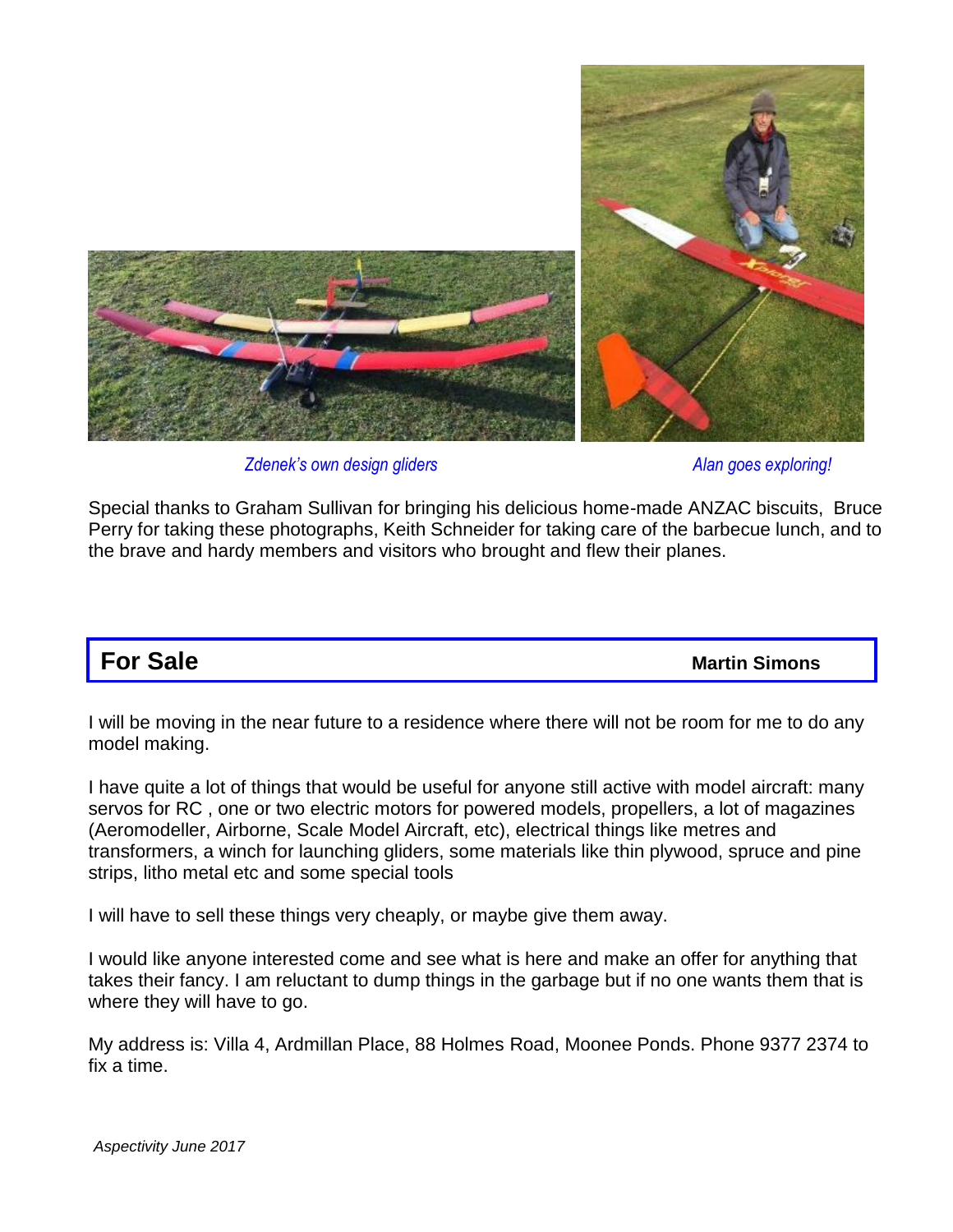

**Standard Operating Times for VARMS Glider Field:**

#### **\*Aerotow: Second Saturday each month, 12.00 Noon till 5.00 pm "Glider" is any Glider, or electric glider, flown as a glider, ie. climb and glide**

**Clubrooms: All days 7.00 am till 11.00 pm**

|                                                                                  | <b>Mon</b>   | Tue          | <b>Wed</b> | <b>Thur</b>  | Fri.        | <b>Sat</b> | <b>Sun</b> |
|----------------------------------------------------------------------------------|--------------|--------------|------------|--------------|-------------|------------|------------|
| 8am-Noon (power)<br>Dawn-Noon (glider)                                           | <b>Power</b> | Glider       | Power      | Glider       | Power Power |            | Glider     |
| Noon-5pm (AEST) (power)<br>Noon-5pm (AEDST) (power)<br><b>Noon-Dusk (glider)</b> | Glider       | <b>Power</b> | Glider     | <b>Power</b> | Glider      | Glider     | Glider     |

For queries or problems regarding this timetable, please contact Max Haysom or Colin Collyer.

#### **The Keyboard**

Members and visitors with Transmitters using frequencies other than 2.4GHZ, must insert a standard 50mm key, clearly named, into the appropriate section of the Keyboard located on field fence close to southern end of Clubroom veranda.